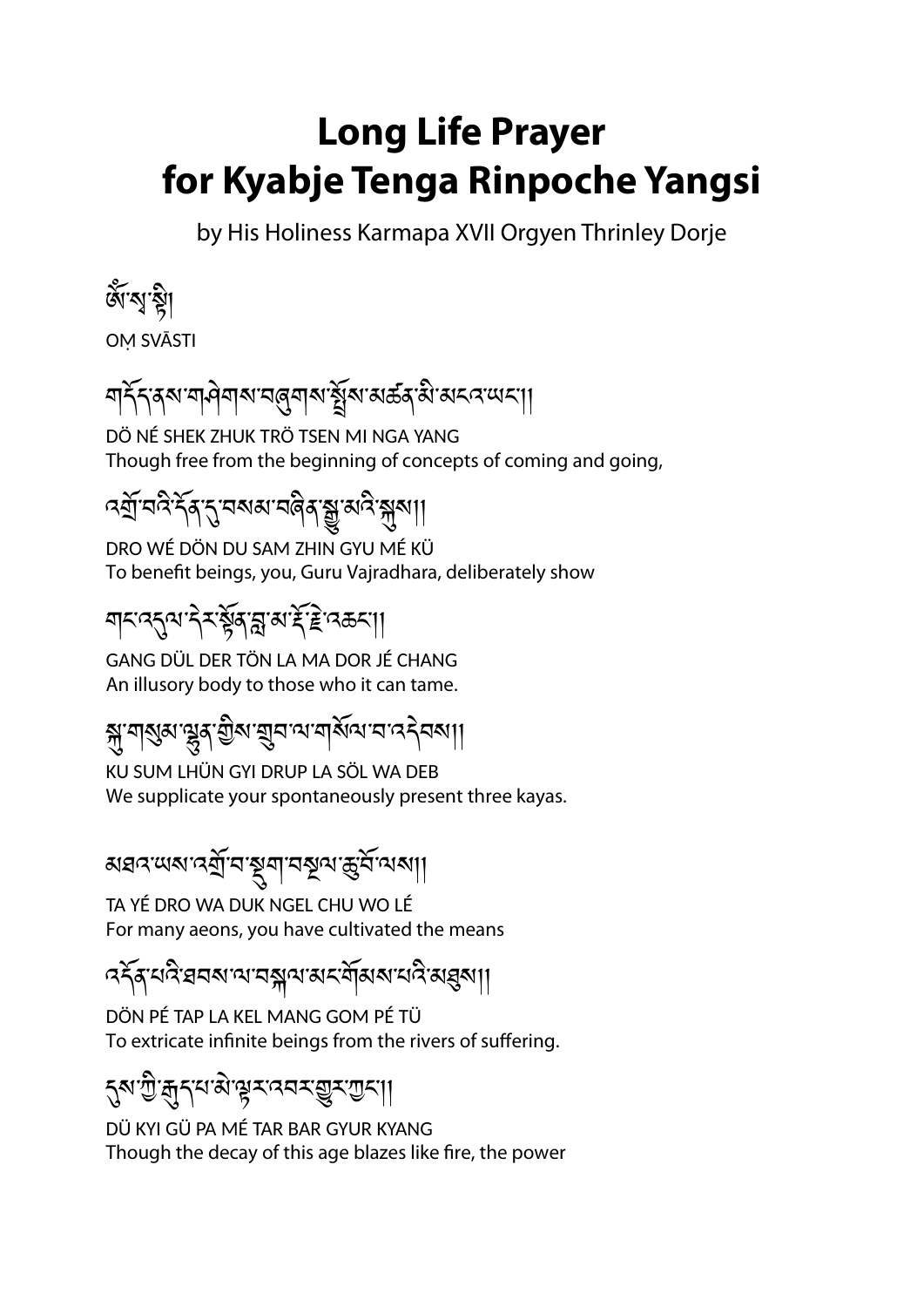# হ্ননৰ ক্টব্ৰস্থনাৰ দ্ৰবি বহুনা বাৰানৰ ব্যৱস্থা।

LAP CHEN TUK JÉ JUK PA KHA DANG NYAM This gives you makes your vast compassion act throughout space.

### ད་ལྟ་བདག་ཅག་རྣམས་ཀྱི་མིག་ངོ་རུ།།

DA TA DAK CHAK NAM KYI MIK NGO RU Now, once again, before our eyes there dawns

ষ্ক্ৰহ অহস্কিৰ ঘন্ট ষ্ট্ৰাম্ম ঘন্ট ষ্ট মাৰ্জিৰ মানা।

LAR YANG TSÉ PÉ TRÜL PÉ NYI ZHÖN GANG The young sun of an emanation,

# མཁྱེན་དང་བརྩེ་བའི་འོད་སྟོང་སྤྲ་བཞིན་དུ།།

KHYEN DANG TSE WÉ Ö TONG TRA ZHIN DU Shining a thousand rays of wisdom and love.

## ৰম' মেহমী'ৰ্মুন'নহৰ' শৰ্মান্ত্ৰীৰ মাজু মাৰ্শিৰ স্থা

NAM YANG MI NUP TEN PAR ZHUK SU SÖL We pray that you live long, never setting.

# <u>য়</u>য়ৼ৶ৼয়ড়৸ৼ৸ৼয়ৣ৾ৼয়ড়৸ৼ৻য়৸ৼ৸ৼ৸৸

SÉ CHÉ GYEL WA GYA TSÖ DEN TU DANG May the power of the truth of the buddhas and their offspring,

## <u> ব</u>্যান্ত ব্রন্ধুমুম ইন্সু মুক্ত ব্রিষ্ট বিশ্বন ব্রন্থ।

KA GYÜ DRUP TOP GYA TSÖ JIN LAP DANG The blessings of the ocean of Kagyu siddhas,

#### *ॸ*্যমস্থ্রসম্ভ্রাসম্প্রযুগ বর্ষীসম্ভ্রা।

PAL DEN LA MA DAM PÉ TUK KYÉ KYI And the bodhichitta of the exalted glorious gurus

## বর্ষ্ট্রান্ত্র্বান্ত্র্ব্র্মান্ত্র্বিষ্ট্রমা

DÖ DÖN BÉ MÉ DRUP PÉ PEL JIN CHIK Bestow the glory of effortless fulfillment of our wishes.